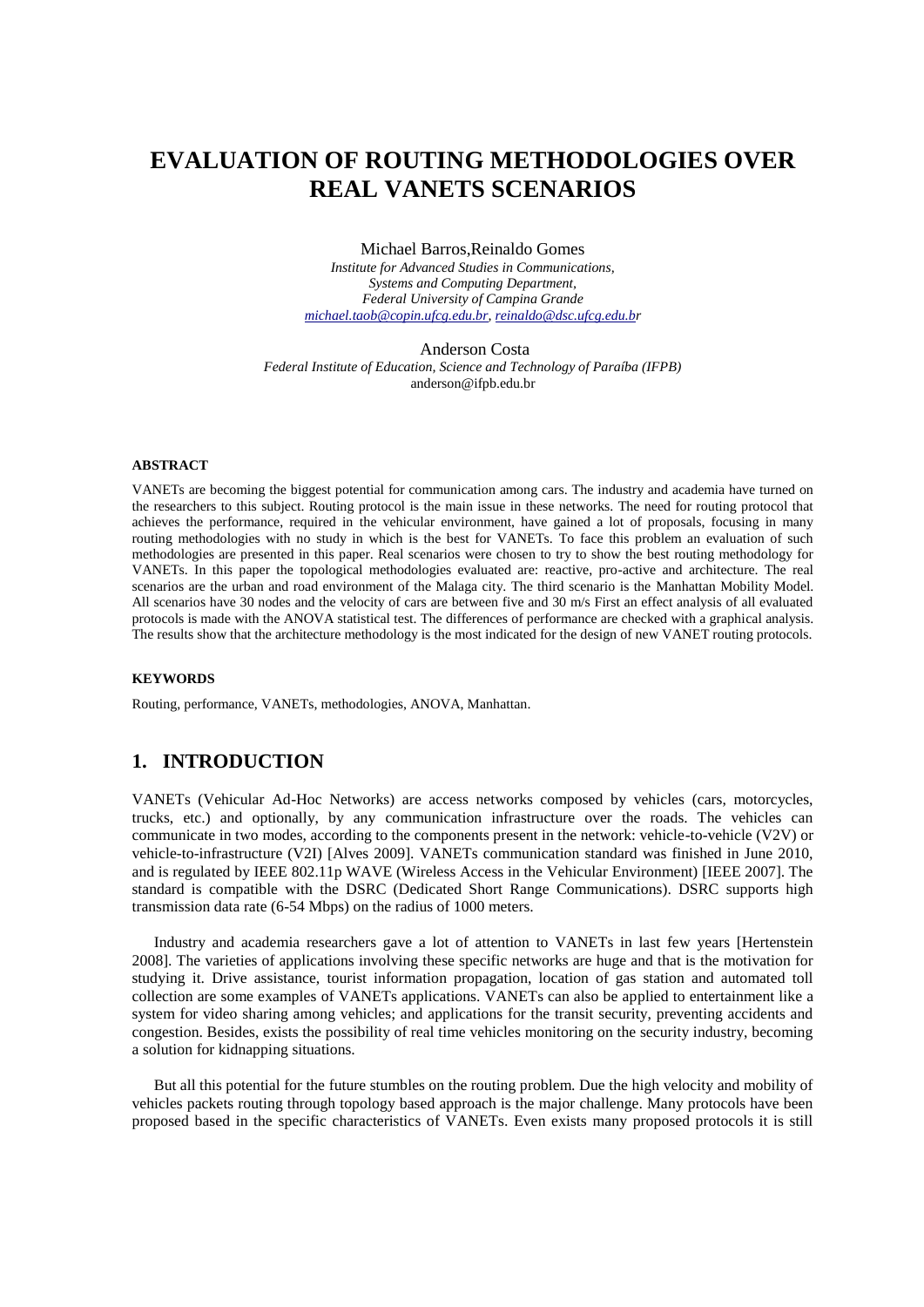hard to chose one and apply it to VANETs, and there is no draft or standard regarding routing. That is because these proposed protocols failed in the performance evaluation process. A big problem is the assumption of the performance of existing protocol for Ad-Hoc networks is the same for VANETs. This assumption is not true because VANETs differs a lot of Ad-Hoc networks, regarding the number of nodes, nodes speed, mobility, energy constraints, etc. Other big problem is the synthetic analysis, where the performance evaluation is conducted over fictitious scenarios, in other words, invalid for making decisions to real networks. So, before developing a good routing protocol for VANETs a good analysis of how ad-hoc routing protocols behaves on the VANETs environments must be done to understand which routing techniques are more effective in this new communication environment. To contribute with solving the performance evaluation problem of VANETs the objective of this paper is to evaluate the topological routing methodologies over real scenarios. The main objective in this paper is to indicate which routing methodology is the best for VANET and explain why.

The research questions to be answered are: RQ1: The routing methodologies have same performance? RQ2: Which is the best routing methodology for real VANETs scenarios? For every question we have a hypothesis formulation. The null hypotheses are the ones we want to refute. The results obtained by the simulation model will show the statistical and importance significance for refute or accept the null hypotheses. The hypotheses for RQ1 are: H1-0 : The methodologies have no statically significance difference. H1-A : The methodologies have statically significance difference. The hypotheses for RQ2 are: H2-0 : Based on the results for ad-hoc networks in [Mittal 2009], the reactive methodology is not the best for real VANETs scenarios. H2-A : The reactive methodology is the best for real VANETs scenarios.

The simulation model is designed based on three scenarios. The scenario A is a real trace of the Malaga city, in Spain, on an urban perimeter. The scenario B considers Malaga city in a road perimeter, and scenario C uses the Manhattan mobility model with 30 nodes. In the scenario C the variations of maximum cars speed will be analyzed too. The main objective of this paper is to evaluate the best performance routing methodology for VANETs The metrics used in comparison among routing protocols are: : Packet Delivery Ratio, Application Throughput, Delay and Dropped packets. All the simulation were held on the NS2 (Network Simulator). The results show a match between the routing protocols AODV and GVDSR, which cannot be observed for the DSDV protocol.

The paper is summary as follows: the Section 2 introduces the routing in VANETs with the description of each routing methodology evaluated; after the simulation model is presented in Section 3; the results and discussion are found in the section 4 and the paper in concluded in Section 5.

### **2. ROUTING METHODOLOGIES**

#### **2.1 Pro-active Methodology**

Pro-active protocols are characterized by the transmission of neighborhood and link states routing information from all nodes of a network to each other, for a given time. With this methodology the routing table always needs to be updated and transmitted. The constant transmission of routing tables creates higher overhead and delay compared to other methodologies. But, the information about link state is useful for creating alternative routes when needed. The DSDV [Perkins 1994] protocol is an example of routing protocol which implements a proactive mechanism based on the classical Bellman-Ford routing, with the elimination of loops in the routes. Some of the important characteristics of DSDV are: routing table entries must have sequenced numbers of routes and the announcement is made in the necessary events. DSDV requires periodic updates in the routing tables, which may affect your performance, since there is a large power consumption in battery of the nodes and also has a low transmission rate even if the network is idle.

#### **2.2 Reactive Methodology**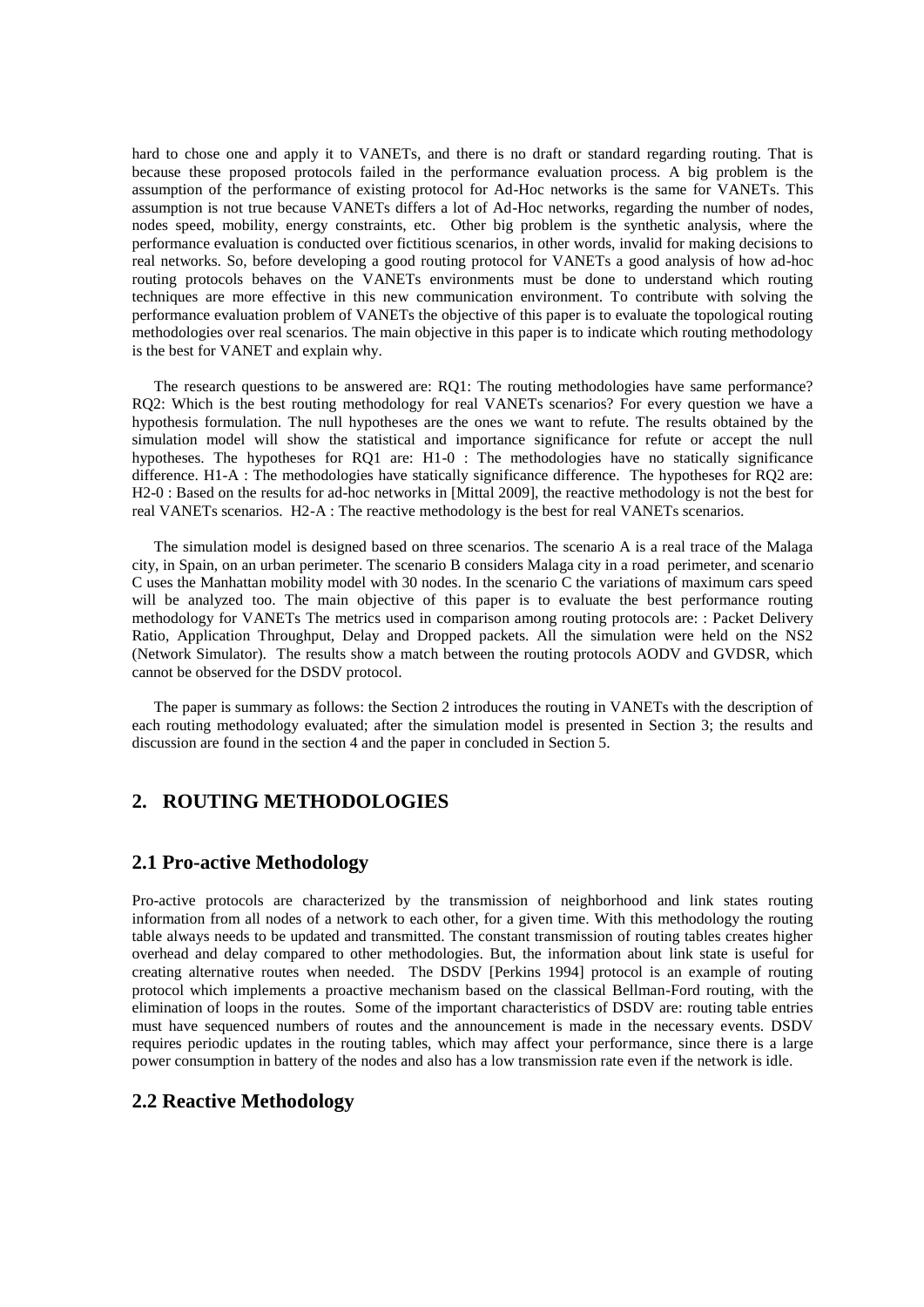The reactive routing determines routes on demand. Main idea in on-demand routing is to find and maintain routes only to the necessary nodes when they are requested. The main advantage is the possibility to discover routes against the cost with the undesired routes. Also, there is no need of send messages to neighborhoods with routing tables, so the overhead tends to be lower in this approach. The disadvantages are delay in the route discovers phase and when routes need to be repaired. AODV [Perkins 1999] is the major example of reactive routing protocol proposed for Ad-Hoc network. An important feature of AODV is the route states maintenance based on a time for each destination, related to the use of each node, making a route expires if not used recently. A backup list of previous nodes is also maintained for each entry, showing the set of neighbors who use this entry to forward packets. Every detected broken link (no transmission via a channel), caused by any change in topology, will be notified via an error message broadcast, informing the other nodes that the hop is unavailable.

## **2.4 Architecture Methodology**

The architecture methodology aims to aggregate the main characteristics of VANETs and their various routing protocols bringing them together into a single protocol. The advantage is the hypotheses is that the differentiated mechanisms are united in one single protocol will increase performance. The most important disadvantage is the event to have conflicting techniques. The GVDSR protocol was proposed in [Barros 2010b], presenting an integration of several routing protocols in one unified solution for VANETs. The GVDSR is an extension of the DSR protocol, this protocol is the basis of the routing protocol. GVDSR remains the phase of route discovery and structure of packages of the DSR. The other protocols are responsible for: alternating phases of high densities of vehicles and high speed and low density of vehicles and low speed (The large | small component, used in the TOPO protocol [Wang 2007]); broken link checking (The connectivity time component, used in the ROMSGP protocol [Taleb 2007]) and using an algorithm that contains a heuristic based on vehicle dynamics for tactical packet forwarding (The routing tactics component, used in the IRPCE protocol [Ali 2009]).

# **3. SIMULATION MODEL**

### **3.1 Simulation Design**

The simulation of each methodology of routing in VANETs is important to understand the behavior of them and their advantages and drawbacks. This process will help the researchers to identify the need of routing in different VANETs scenarios. The pro-active, reactive, and architecture methodologies are analyzed. The DSDV, AODV, GPSR and GVDSR protocols are simulated. These protocols represent each methodology respectively.

To evaluate the routing methodologies and their routing protocols we used three different scenarios. The first twos are areas of the Malaga city. One area corresponds to an urban perimeter. The other correspond the road perimeter. The third scenario uses the Manhattan mobility model to control vehicles mobility. This model is extensive used in simulation for VANETS. This consists of vertical streets and horizontal streets and their intersections. In this model, it is assumed which node are uniformly distributed and there are only four directions in every street (verticals: north and south; horizontals: east and west). As in real life, a node when reaching an intersection can turn left, right or move straight. Each node has 50% chance of stay in the same direction or 25% chance of turning to the east/north or 25% chance of turning to the west/south. The Manhattan mobility model is useful in modeling movement in urban areas. Each protocol on each level of each factor was replicated 10 times. Totalizing 70 replication of each protocol in all scenarios, we had a 280 total replication.

#### **3.2 Instrumentation**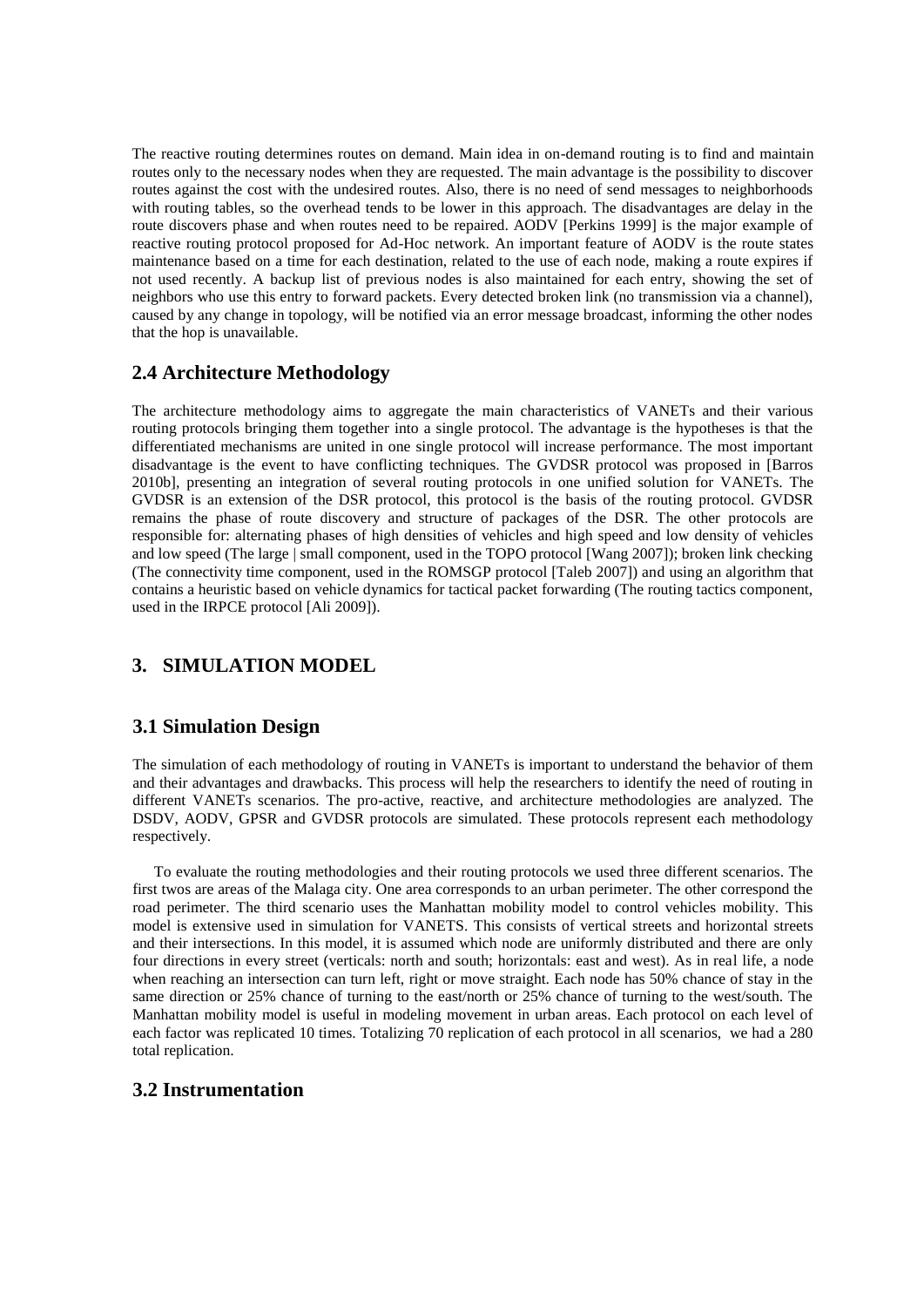For all experiments we used the NS2 (Network Simulator version 2.33). This simulator is largely used in the academia, this fact is a advantage for comparing results between papers. The modulated design of NS2 help developers for implementing new protocols. We chose this simulator because the large usage, tutorials and the ease network configuration. For the statistical and graphical analysis we used the R project software . To obtained statistical significance with confidence interval or statistical tests this is the recommended software to use.

Table 1. Simulation parameters for all scenarios

| Metric                        | Value                  |  |
|-------------------------------|------------------------|--|
| Number of Nodes               | 30                     |  |
| Velocity                      | $5 - 30$ m/s           |  |
| Number of Communicating Nodes | 20                     |  |
| Simulation Area               | 1000x1000m             |  |
| Transceivers                  | IEEE 802.11 standard   |  |
| Propagation Model             | Two Ray Model          |  |
| Antennas                      | Omnidiretionals        |  |
| <b>Routing Protocols</b>      | <b>AODV/DSDV/GVDSR</b> |  |
| Oueue                         | Priority               |  |
| <b>Traffic Protocol</b>       | <b>UDP</b>             |  |
| <b>Application Protocol</b>   | CBR                    |  |
| Packet Rate                   | 4 packets / s          |  |
| Simulation Time               | 200s                   |  |

### **3.3 Scenarios**

In scenario A, was utilized the urban perimeter traffic model of the Malaga City (Andaluzia, Spain,) illustrated by Fig 1. Cars can vary their velocity in the range of 5 to 30 m/s, appropriate range for the mobility standards in vehicular scenarios. The number of nodes/vehicles in this scenario is 30 being that 20 are communicating nodes. Others information for the scenario A are presented in the Table 1. The scenario B presents the same basic characteristics of the scenario A. But in the scenario B, the perimeter of the Malaga city is on a road zone. Others information for the scenario B are presented in the Table 1. The scenario C is a simple analysis with the Manhattan mobility model. Speed is the objective of the analysis. In the Manhattan mobility model with 30 nodes the cars speed will varies in the vector {20,30,40,50,60}. This analysis will help us to observe the robustness of the routing protocols.



Figure 1. (Right) The Urban Environment and (Left) the road environment of the Malaga city.

### **3.4 Metrics**

To compare the performance of the routing protocol we used four metric: Packet Delivery Ratio, Application Throughput, Delay and Dropped Packets. Packet Delivery Ratio (PDR) is the percentage of the total received packets under the total of the send packets. This metric shows the completeness and correctness of routing protocols. These mechanisms are important because the VANETs scenarios are characterized by high level of loss. Application Throughput (AT) is the data rate per second delivered to the destination application. This metric show how the routing protocol uses the maximum available bandwidth in the network. The high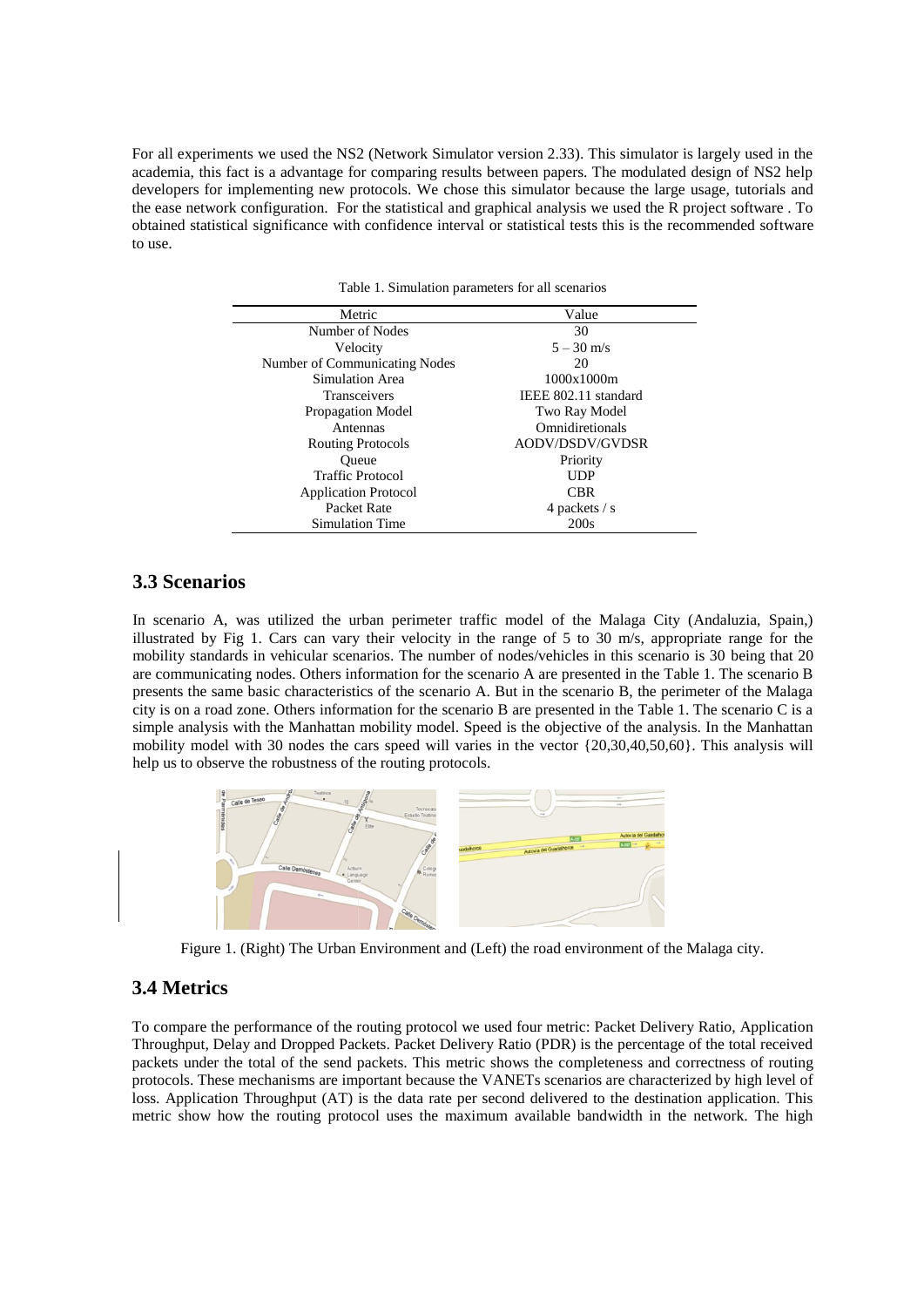mobility and velocity helps to decrease this rate, but the routing protocol must adjust itself for a higher throughput. Delay (DE) is calculated as the difference between the time of arrival of the packet and the time of sending the packet. These metric shows the average time a packet takes to reach its destination. Dropped Packets (DP) is the number of the dropped packets for an eventual occasion. All these metrics were chosen because they are largely used in many works of the academia. They are important to measure many behaviors of the protocols in different scenarios. When the routing protocol achieves the highest PDR and AT and achieves the lowest DE and DP is the chosen one for VANETs.

### **4. RESULTS AND DISCUSSION**

Table 2 shows the p-value with the Oneway ANOVA statistic test. The confidence is 95%. So with a p-value greater than 0.05 the null hypothesis is accepted for that metric. Otherwise, the alternative hypothesis is accepted. The entire statistical test above is about the hypotheses 1. In all scenarios the only metric which accepts the null hypothesis is the delay for scenario B. But we can say with 95% confidence that the performance of routing protocol varies from one protocol to another. This refutes the null hypothesis 1 (H1- 0).

Table 2. P-value for each metric in all scenarios.

| Metric                 | P-value(Scenario A) | P-value (Scenario B) | P-value (Scenario C) |
|------------------------|---------------------|----------------------|----------------------|
| Delay                  | $< 2.2e-16$         | $= 0.3711$           | $< 2.2e-16$          |
| Throughput             | $< 2.2e-16$         | $= 0.01175$          | $< 2.2e-16$          |
| Packet Delivery Ratio  | $< 2.2e-16$         | $< 2.2e-16$          | $< 2.2e-16$          |
| <b>Dropped Packets</b> | $< 2.2e-16$         | $= 1.562e-08$        | $< 2.2e-16$          |

According to the evaluated topologies is possible to identify different behaviors of the evaluated algorithms. For the scenario A, which represents the city of Malaga in an urban perimeter, we can find a balance between the algorithms evaluated with respect to throughput and delivery rate. This shows that due to the reduced number of vehicles as well as the low level of mobility found in urban environments, there were no differences in the representative results. Graphs can be found in Figure 2. Now regarding the delay and the amount of discarded packets, Figure 2, we can see that according to the routing technique used representative differences. For the delay, the techniques that are based on routing tables instead of creating a list of hops had better results. With respect to dropping packets, AODV showed the best results, since the level of node mobility is relatively low. But when they happen the AODV route update mechanism was more efficient than DSDV and GVDSR.

In the scenario B, which considers the topology of the city of Malaga in a highway environment, we find a completely different behavior from that observed initially. In the four metrics evaluated, all protocols led to similar results, as shown in Figure 3. We can see a degradation of the network performance, reducing the throughput and delivery rate also the considerable increase in the number of packets discarded. In the delay, the technique that presents a list of hops performed better, since only a small number of packets delivered generally through direct communication among vehicles. These changes occur due to large differences in the pattern of mobility, speed and dispersion of vehicles. Road environments have a degree of mobility much higher than urban environment. Also vehicles with higher speed and more distant from other vehicles are affected too, which undermines the quality of communication.

Last scenario used the Manhattan topology with a fixed number of nodes. This scenario illustrates an urban environment with a high amount of ways, and consequently a greater dispersion of vehicles than in urban route from Malaga, completely different results were found. Graphics are displayed in Figure 4. As already mentioned, the greater dispersion of the nodes caused a drop in the levels of throughput and packet delivery rate than in urban routes from Malaga. In addition, the DSDV protocol, representing a proactive approach, which initially showed results similar to other protocols evaluated had a significant decrease in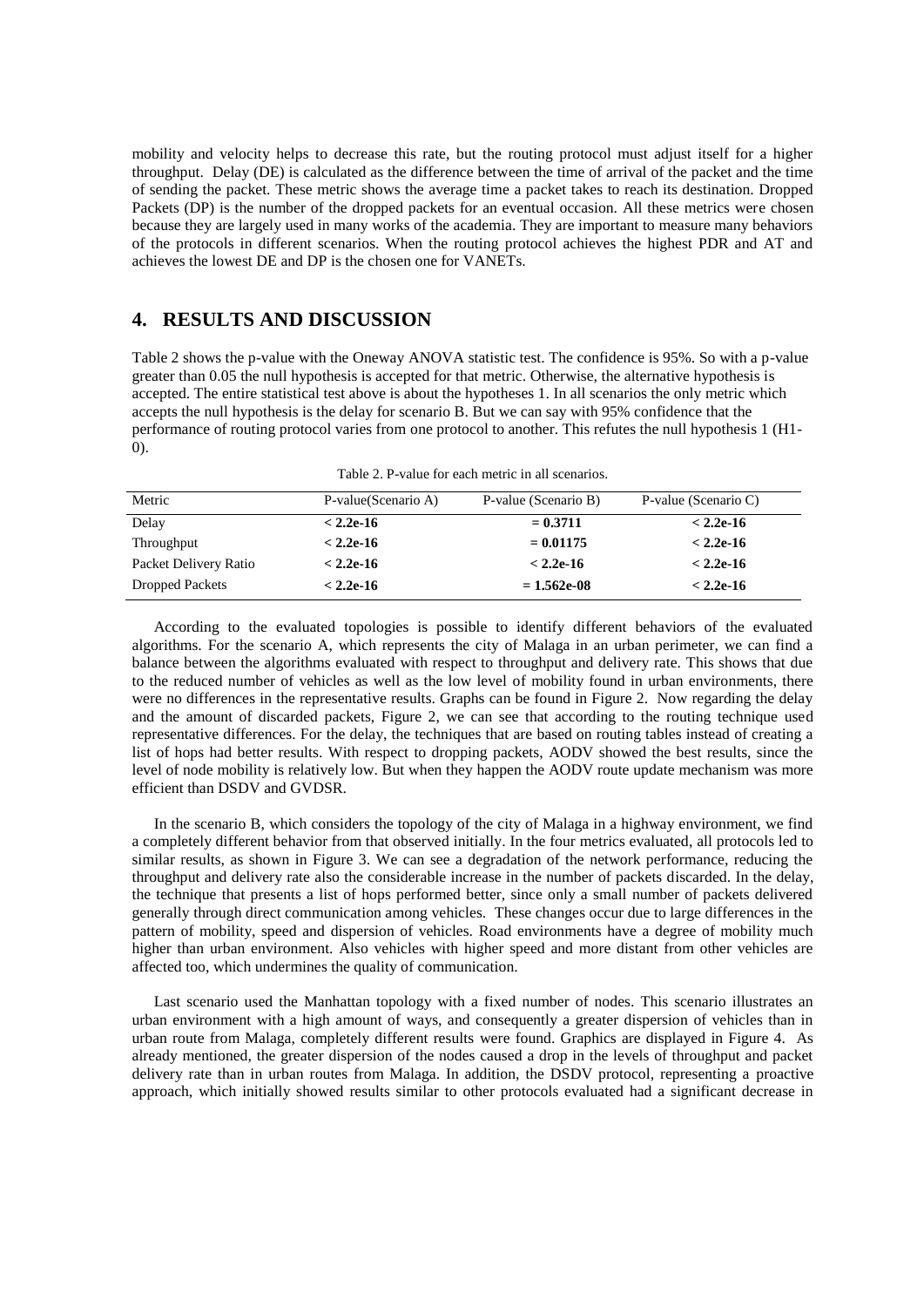Dropped[number] Delay[s]  $\frac{8}{2}$  $\tilde{\mathbf{c}}$ 8  $\circ$ g  $800$ g 8 ş GVDSR **AODV DSDV** GVDSR ACOV DSDV **Packet Delivery Ratio** Throughput[kbps] 250000 g 受 500000  $\sum_{i=1}^{n}$ æ 500000  $\frac{1}{2}$ 000000  $\mathbb{R}$ **DSDV** GVDSR **AODV** AODV DSDV GVDSR

performance. As the topology becomes more conducive to breaking of communication links, and because it is an algorithm pro-active, we spent more time without notice to expect the restoration of communication.

Figure 2. All results for scenario A.

The delay showed that techniques which control their routes through routing tables instead of lists of hops can be traced to more quickly locate the nodes in the environment and therefore deliver the package more quickly. Finally, regarding the dropped of packages, the DSDV again showed poorer results than other algorithms, which was expected since it had already presented a lower packet delivery rate than the others. It may be noted from the graph that the methodology for routing architecture performed better, but one cannot draw final conclusions because the methodology and presents results approximate reactive. From the graphical analysis we can refute the hypothesis H2-0. The reactive methodology is not the best for VANET since exists an assimilation of the AODV and GVDSR protocols. This fact guide us to more simulation analysis for guarantee the contribution of the architecture methodology for VANETs.

#### **5. CONCLUSION**

This paper presents the performance evaluation of three different routing methodologies for vehicular networks: proactive routing, reactive routing and routing architecture. Three scenarios were chosen with differing patterns of mobility and dispersion of vehicles. The first scenario is an urban area of the city of Malaga. The second scenario is a road perimeter of the city of Malaga. The Manhattan mobility model with a fixed number of nodes, as in previous scenarios, is presented as the third scenario. In all scenarios, the type of application was used CBR (Constant Bit Rate) over UDP, with a rate of 4 packets/second. Also for all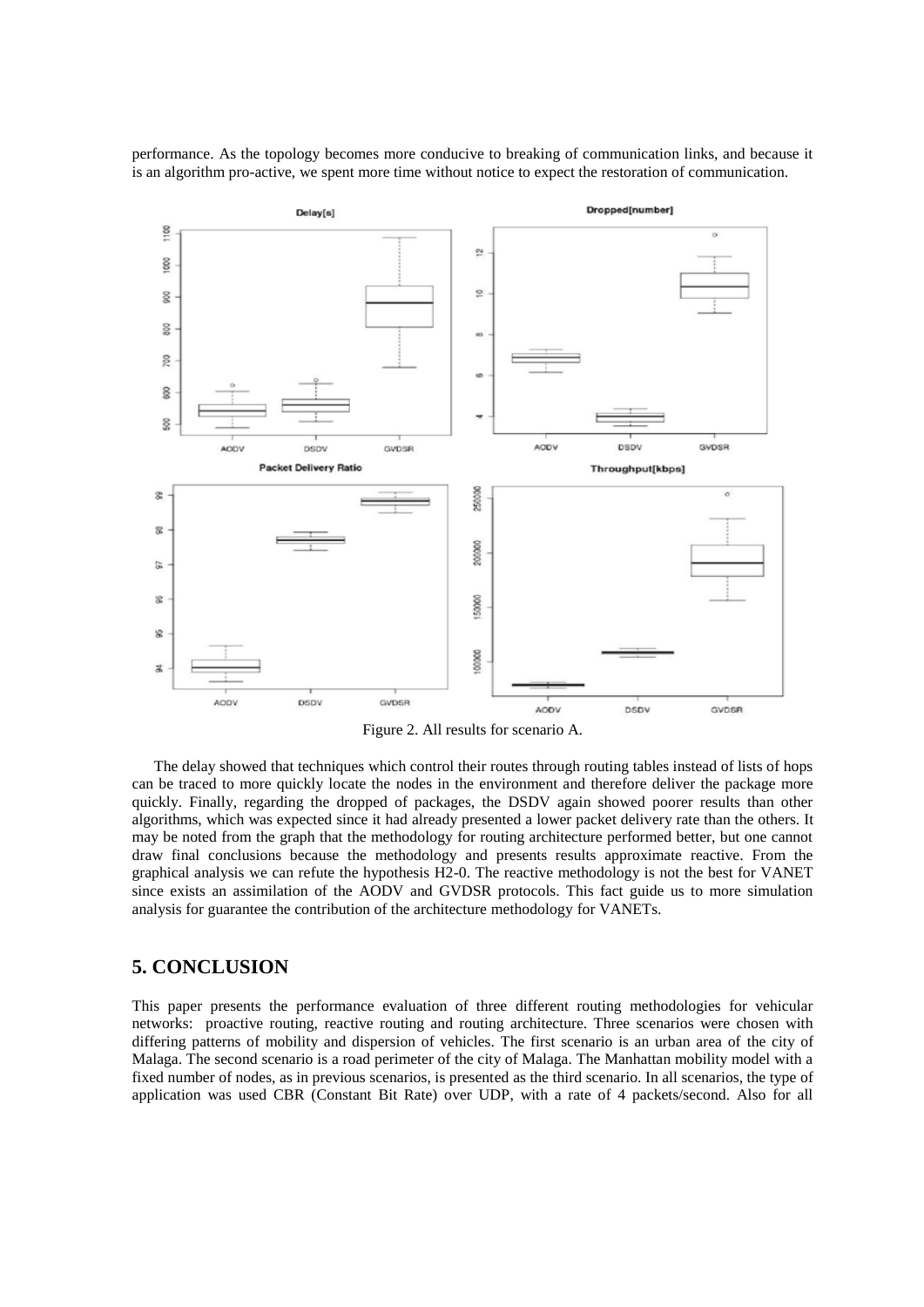scenarios, the speeds of the cars were chosen between 5 and 30 m/s. The simulations were done in Network Simulator 2, where they were each scenario was run 50 times to ensure statistical inferences.